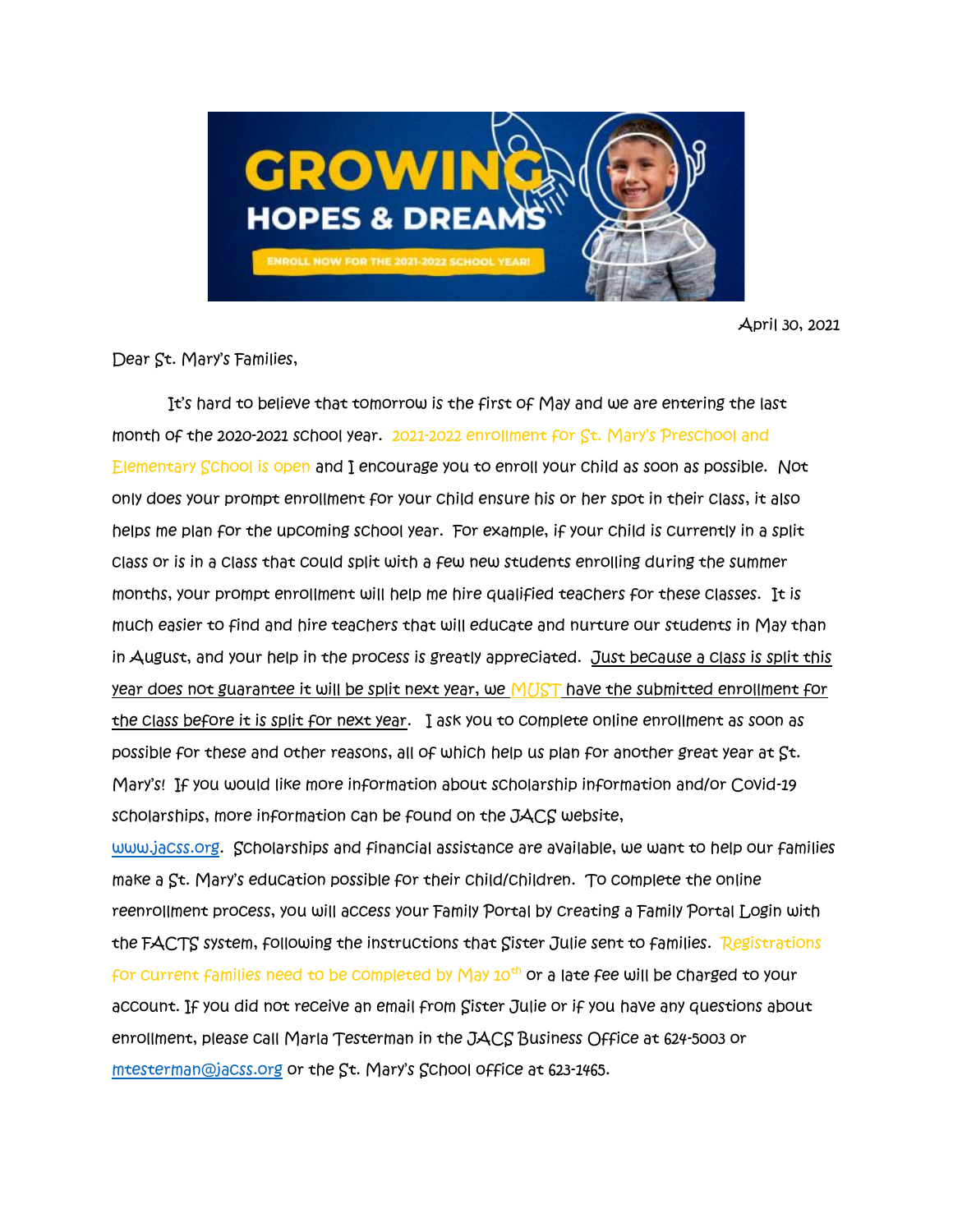

Don't forget to sign your child up for Summer Fun 2021! We have several classes that are reaching the student limit, and we don't want your child to miss out on the fun! St. Mary's Summer School classes are open to ALL area students, so your child can invite a friend who may not attend St. Mary's to join him or her. There is a one-time registration fee of \$15 for each child (whether they are attending one class or several), and classes are priced at \$80 per four-day class. I have attached enrollment forms for both preschool and elementary level classes to this newsletter. Please remember that to hold your child's spot in the class, the school must have the registration fee, but you can pay both the registration fee and class tuition now if you prefer.

Don't forget that the Scholastic Book Fair is going on NOW! The Spring Book Fair is a Buy One, Get One Free event, and you can't beat a 2 for 1 offer like that! If you go to the Scholastic website and set up an e-wallet, you don't even have to send money to school! Here are the hours the Book Fair will be open for business in the Youth Room off of the Commons:

## Monday, May 3rd:

11:00 a.m. to Noon - Parents of Early Childhood students can shop

 3:00-4:00 p.m. - All parents are welcome to come in when picking up students to shop Tuesday, May  $4<sup>th</sup>$ :

8:00-8:30 a.m. - Student shopping

 3:00-4:00 p.m. - All parents are welcome to come in when picking up students to shop Wednesday, May 5<sup>th</sup>:

11:00 a.m. to Noon - Parents of Early Childhood students can shop

6:00-8:00 p.m. - Book Fair open following 3<sup>rd</sup>-5<sup>th</sup> Grade Program and during Project Fair Thursday, May 6<sup>th</sup>: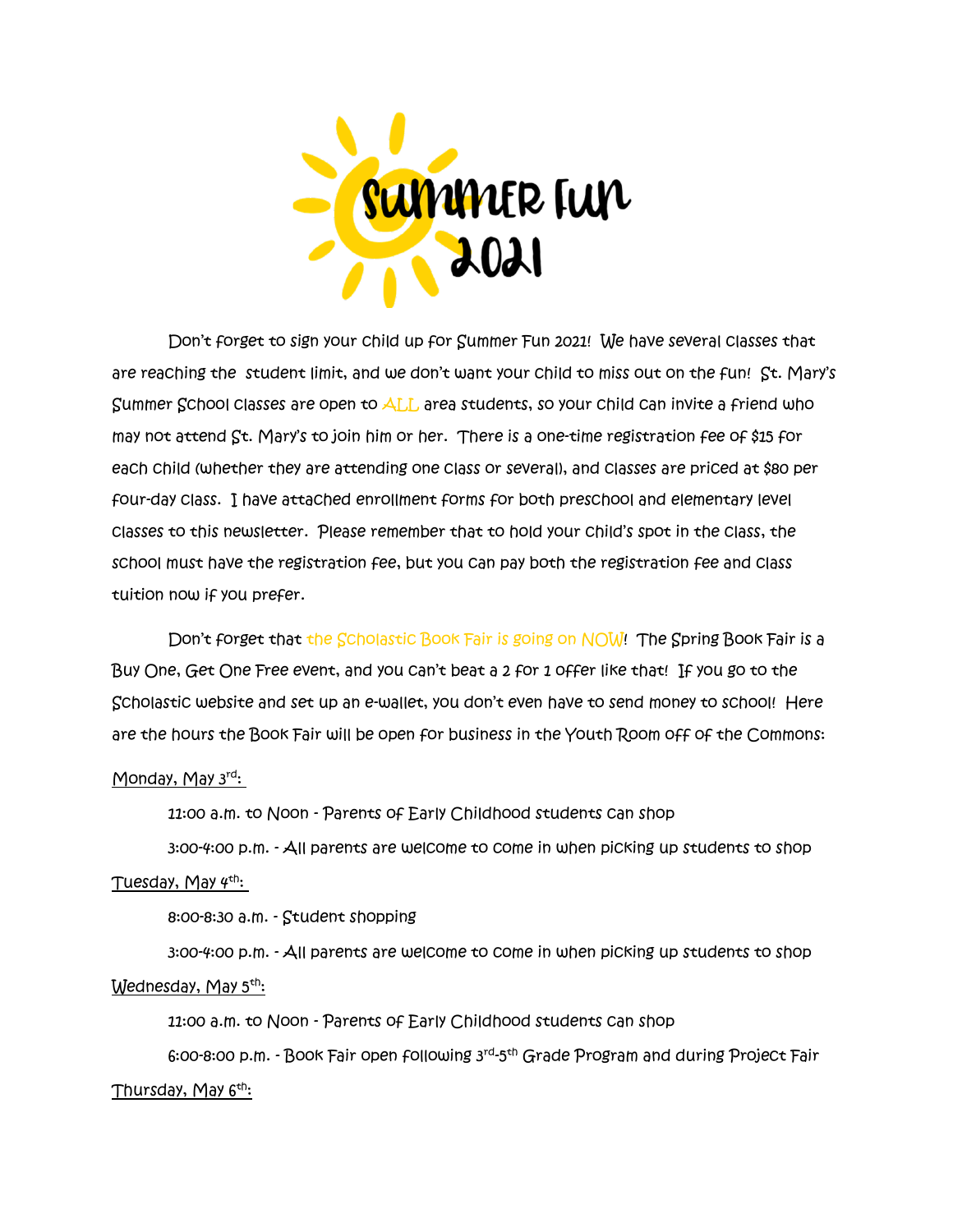8:00-8:30 a.m. - Student shopping.

 3:00-4:00 p.m. - All Parents are welcome to come in when picking up students to shop Friday, May  $7<sup>th</sup>$ : - Final Day to Shop!!

3:00-4:00 p.m. - All parents are welcome to come in when picking up students to shop

Remember if you work a shift at the Book Fair you get a \$10 credit. Here is the link to sign up: <https://www.signupgenius.com/go/9040c4aafa923a4f58-spring>

Kindergarten – 2<sup>nd</sup> grades did a wonderful job during their Spring Programs and Project Fair on Wednesday night, and we're excited that this coming week 3 $^{\sf rd}$  – 5<sup>th</sup> grades will have their time to shine. The 3<sup>rd</sup> – 5<sup>th</sup> Grade Spring Program is Wednesday, May 5<sup>th</sup>, and the theme is All About Colors. Please have your child dress in church-appropriate, bright spring colors. The colors of the rainbow are a great starting point. If you have any questions or need help finding appropriate attire, please reach out to your classroom teacher and/or Ms. Crabtree. Early Childhood students will have their Spring Program on Wednesday, May 12<sup>th</sup> starting at 9:30 a.m. in the church.

The McAuley cheerleaders are holding a Junior Cheer Camp June  $15^{\text{th}}$  –  $18^{\text{th}}$  from 5:30 – 7:30 p.m. each evening. The Hollywood themed cheer camp is open to children 3-years old to Middle School and is sure to be a fun experience. Registration closes on June  $1<sup>st</sup>$ , so register soon. More information is attached to this newsletter, you may also email Coach Parrigon at [MadisonParrigon@gmail.com](mailto:MadisonParrigon@gmail.com) with any questions you might have. Go Warriors!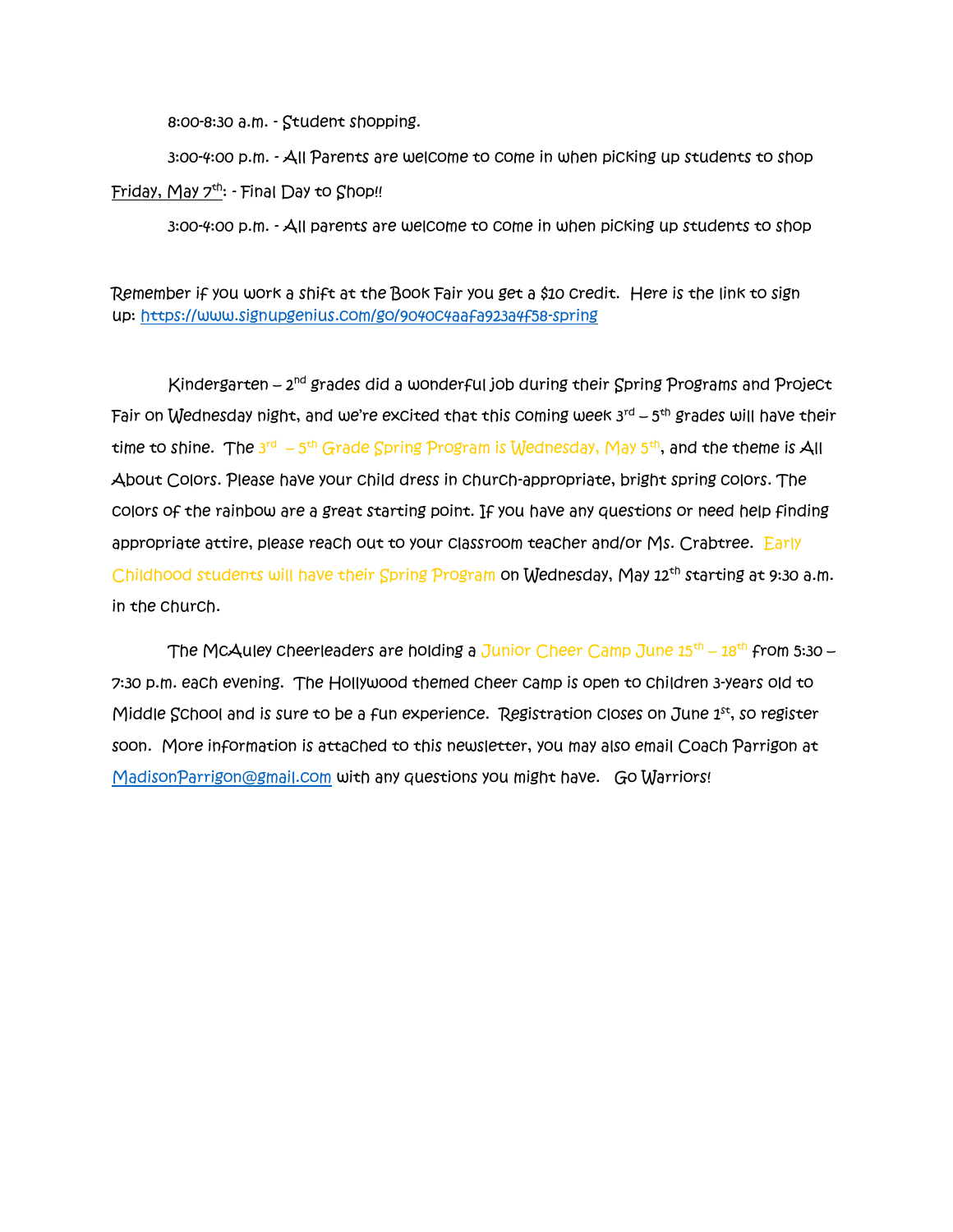

Thank you to all the parents and grandparents who join us for School Mass each Friday morning! Thank you to Ms. Lowery, Mrs. Larson, and Mr. Stanley for helping Father Paco during his homily today, we are thankful for your spiritual insight and your presence today!

May will be a busy month at  $St.$  Mary's! The school schedule for field trips, activities, and events is always listed at the end of each weekly Communicator Newsletter from me, and I encourage you to make note of the upcoming dates so you don't miss out on any fun!

## Important Dates to Remember:

Monday, May 3rd May Crowning and Rosary, 8:30 a.m. Wednesday, May 5<sup>th</sup>  $3<sup>th</sup>$  and  $3<sup>th</sup>$  and  $3<sup>th</sup>$ <sup>rd</sup> - 5<sup>th</sup> Grade Spring Program with Project Fair following, program starts at 6:00 p.m. in St. Mary's Church Charity Dress Day Monday, May 10<sup>th</sup>  $5<sub>5</sub>$ 5<sup>th</sup> Grade Field Trip to Branson